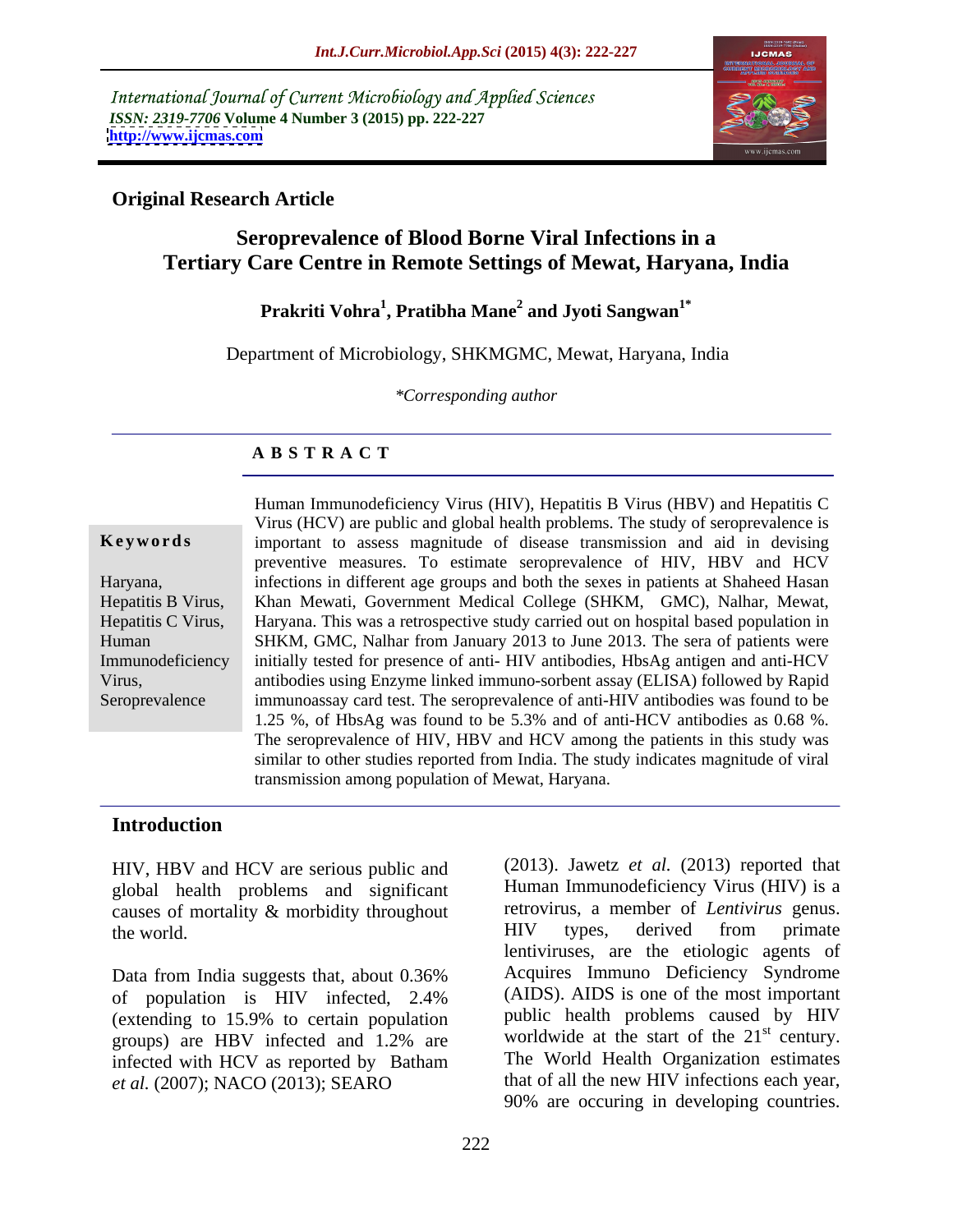In these countries, AIDS is overwhelmingly among hospital-based population in Haryana a heterosexually transmitted disease, and there are about equal number of male and female cases. HIV drugs can be used for prevention of infection. There is currently

Heptitis B Virus (HBV), genus Hasan Khan Mewati, Government Medical *Orthohepadna* virus, belongs to College, Nalhar, Mewat, Haryana from Hepadnaviridae family. It is worldwide in distribution. Worldwide 1 million deaths a year are attributed to HBV- related liver The OPD/ IPD patients of this hospital, who disease and hepatocellular carcinoma. It is were advised to undergo HIV, HBsAg and highly infectious viral disease and can be anti- HCV antibody testing as a part of transmitted either through blood transfusion, preoperative screening, antenatal screening vertical transmission, homo or heterosexual and clinically suspected cases of these contact or through percutaneous route. infections were included in the study. In our Appearance of hepatitis B surface antigen hospital, before HIV antibody testing, a (HbsAg) indicates active HBV infection. pretest counseling and informed written Due to its chronic sequelae e.g. chronic consent was obtained from all the patients as hepatitis, cirrhosis and hepatocellular per NACO guidelines. Permission from carcinoma; millions of people are dying institutional ethical committee was taken for annually as reported by Jawetz *et al.* (2013). conducting this study. Two mL of blood was India is said to have an intermediate collected and Enzyme Linked Immuno prevalence range of 2-7% (World Health Sorbent Assay (ELISA) test was done organization) by Qamer *et al.* (2004) followed by Rapid card test.<br>Effective vaccination is available since 1982 as observed by Jawetz *et al.* (2013)

Infections by HCV are extensive throughout the world. Chronic Hepatitis C is a

The direct percutaneous exposure to blood antibodies. and blood products account for major route presence of anti-hepatitis C antibody (anti- HCV ab) points out the previous exposure to

This is first study conducted to determine detection of HbsAg and anti-HCV the seroprevalence of HIV, HBV and HCV

state.

## **Materials and Methods**

no vaccination against HIV available. This retrospective study was carried out in the Department of Microbiology, Shaheed January 2013 to June 2013.

followed by Rapid card test.

Hepatitis C virus (HCV), genus *Hepacivirus* MICROELISA HIV Ag & Ab kit and is a member of Flaviviridae family. manufactured by J. Mitra & Co. Pvt. Ltd for ubiquitous disease affecting around 200 HCV ELISA 3.0 kits manufactured by million people worldwide. Biostandard Diagnostics, Pvt Ltd for ELISA kits used were- 4TH Generation detection of Anti HIV antibodies and antigen. SD HbsAg ELISA 3.0 and SD detection of HbsAg and anti-HCV antibodies.

of transmission of this infection. The Rapid card tests used were- $4^{TH}$  Generation hepatitis C virus as reported by Jawetz *et al.* HIV antibodies and Ag, SD Bioline HbsAg (2013). and SD Bioline HCV kits manufactured by HIV TRI-DOT  $+$  Ag kit manufactured by J. Mitra & Co. Pvt. Ltd for detection of Anti Biostandard Diagnostics, Pvt Ltd for detection of HbsAg and anti-HCV antibodies.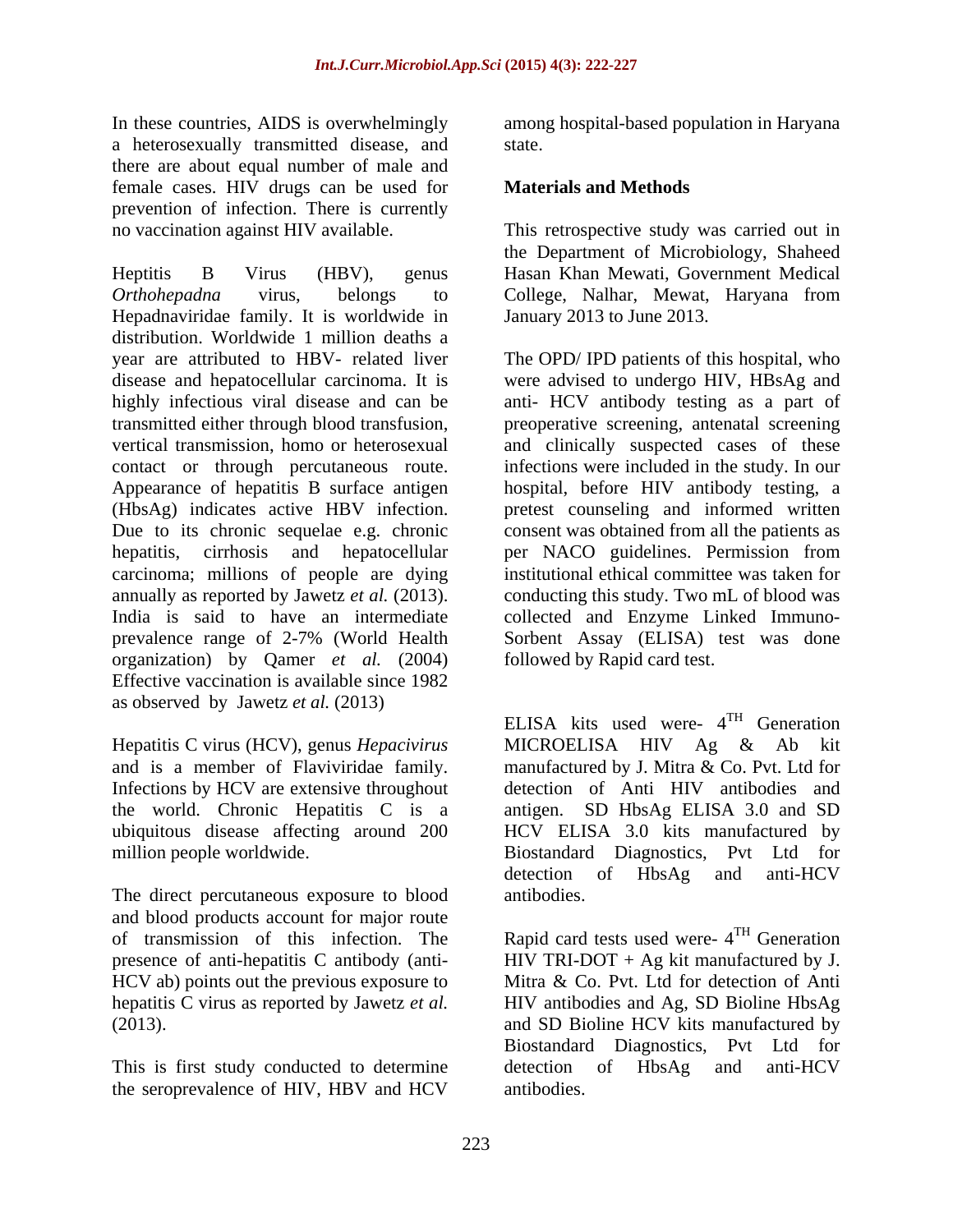a period of six months i.e. from January by Batham *et al.* (2007). The prevalence rate 2013 to June 2013, prevalence of 1.25%. of viral hepatitis B was found to be 2.5% in 2013 to June 2013, prevalence of 1.25%, of viral hepatitis B was found to be 2.5% in 5.3% and 0.68% was found among patients study by Bhatta *et al.* (2003), 2.28% by 5.3% and 0.68% was found among patients study by Bhatta *et al.* (2003), 2.28% by positive for anti-HIV antibodies. HBsAg and Chaudhary *et al.* (2007), 0.87% reported by positive for anti-HIVantibodies, HBsAg and anti-HCV antibodies respectively. Tables 1, 2 & 3 show age and sex distribution of and HCV seropositivity, respectively. was found to be 0.68% which is similar to

Prevalence was higher in females as (2010) i.e. (0.28%). In India, the compared to males i.e. 0.77% vs. 0.49% and HBsAg respectively whereas it was more in Cuttack by Mishra et al. (2002), 2.46% in males as compared to females for anti-HCV Jodhpur (Rajasthan) reported by Qamer *et* antibodies i.e. 0.37% vs. 0.3%. *al.* (2004) and 4.8% in Pondicherry by antibodies i.e. 0.37% vs. 0.3%.

Analysis of age distribution of anti-HIV prevalence of 1.73% among 21-30 years age group for both sexes. For HBsAg positivity, 3.6% prevalence was noted for males within age group of 11–20 years and 3.4% prevalence among females within age group of 21-30 years. For Anti HCV antibodies, 1.1% prevalence was highest among males in the age group of  $51-60$  years and  $1.7\%$ 

The seroprevalence of anti-HIV antibodies in our study was found to be 1.25% which matches with study conducted in Puducherry  $(1.26%)$  by Shivekar *et al.*  $(2012)$ . Similar study by prevalence rate was also observed in  $(2012)$ . prevalence rate was also observed in Puducherry, NACO (2.26%); in Tamil Nadu by Balaji *et al.,* (2008), in Andhra Pradesh (2.95%) by Teja *et al.* (2008). A lower prevalence rate was observed in Jaipur by Sood *et al.* (2010) as 0.35% and in Varanasi by Mukhopadhya *et al.* (2001) as 0.37%. The seroprevalence of hepatitis B surface antigen of 5.3% was noted in our hospital based population. It was reported that prevalence of HbsAg surface antigen in non

**Result and Discussion tribal population in India is 2.4%, whereas a** Out of 2872, 2880 and 1621 sera tested over observed among tribal population of India hospital-based population with HIV, HBV HCV among our hospital-based population 2.9% vs. 2.4% for anti-HIV antibodies and hospital-based populations with 1.57% in very high prevalence of (15.96%) was by Batham *et al.* (2007). The prevalence rate of viral hepatitis B was found to be 2.5% in study by Bhatta *et al.* (2003), 2.28% by Chaudhary *et al.* (2007), 0.87% reported by Sood *et al.*  $(2010)$ ,  $1-2\%$  in a study by Lodha *et al.* (2001). The seroprevalence of was found to be 0.68% which is similar to study conducted at Jaipur by Sood *et al.*  $(2010)$  i.e.  $(0.28\%)$ . In India, seroprevalence of HCV varies among Cuttack by Mishra *et al.* (2002), 2.46% in Jodhpur (Rajasthan) reported by Qamer *et al.* (2004) and 4.8% in Pondicherry by Bhattacharya et al. (2003).

antibodies revealed a relative high In the present study, females showed a among females of 61–70 years. compared to males, females can clear the higher HIV seropositivity than males. It may be due to inclusion of more females than male subjects. In the present study, HbsAg seropostivity showed a male predominance which matches with study by Shivekar *et al.* (2012), Dutta *et al.* (1994) and Sood *et al.* (2010) which also showed a male predominance. This may be because as HBV more efficiently.

> In the present study, HCV seropostivity showed a male predominance as seen in a study by Sood *et al.* (2010), Hamdani *et al.* (2012).

In present study, age distribution of anti- HIV antibodies revealed a relative high prevalence among  $21-30$  years age group, also shown by Shivekar *et al.* (2012). For HBsAg positivity, a high prevalence was noted for males & females within age group of 11-20 years and 21-30 years respectively which also is shown by Shivekar *et al.* (2012), Bhatta *et al.* (2003).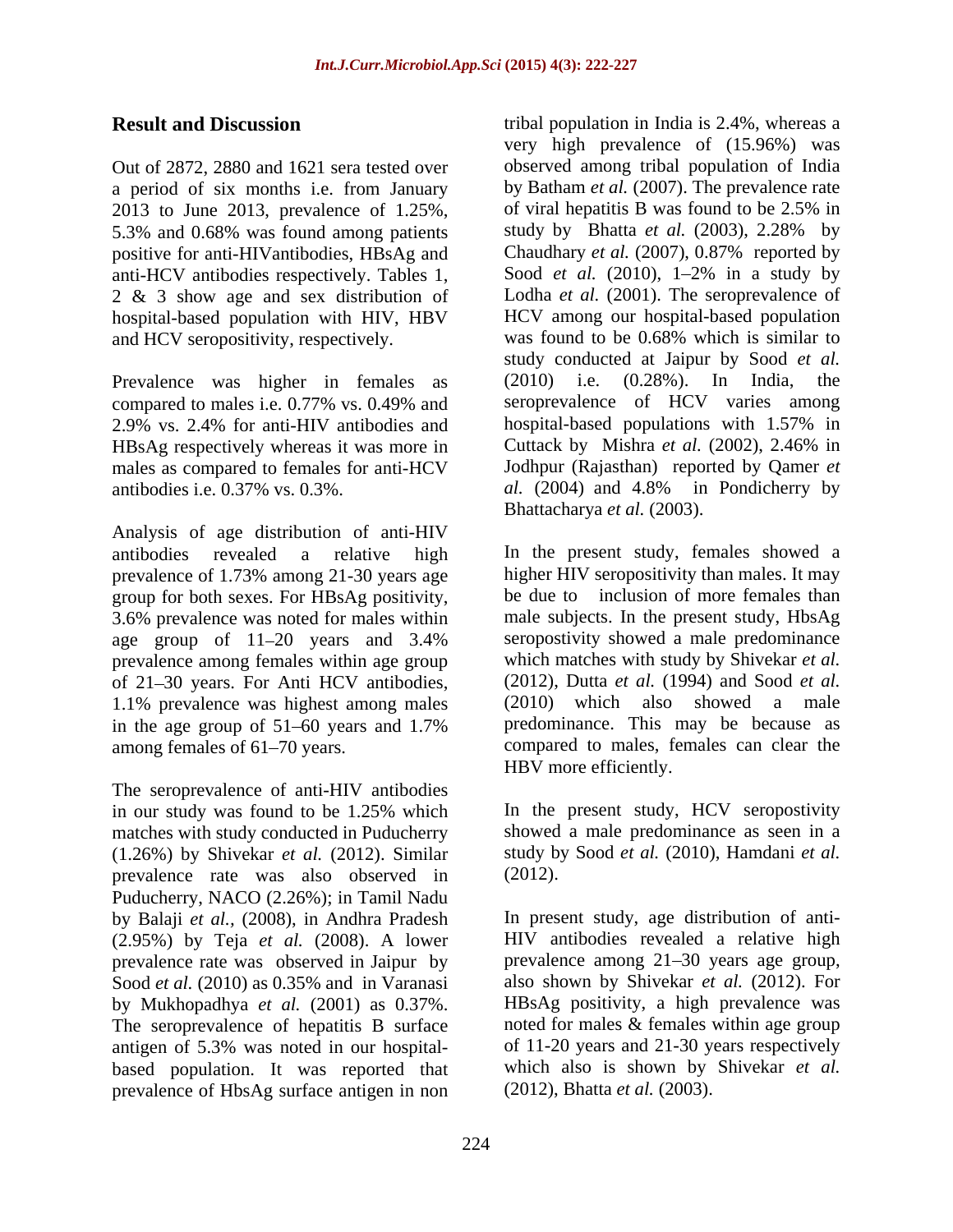| Total                  |    | Positive<br>anti-<br>tor | <b>Positive for HBsAg</b> | Positive for<br>anti- |
|------------------------|----|--------------------------|---------------------------|-----------------------|
|                        |    | HIV antibodies           |                           | <b>HCV</b> antibodies |
| Total sera tested      |    | 2872                     | 2880                      | $\sim$ $\sim$<br>└ ∪∠ |
| Percentage             | Оİ | 36(1.25%)                | $153(5.3\%)$              | 11(0.68%)             |
| positive cases $(\% )$ |    |                          |                           |                       |

**Table.1** shows prevalence of anti-HIVantibodies, HbsAg and anti-HCV antibodies in Haryana

#### **Table.2** Male female ratio amongst positive cases

| Total           | Positive<br>for<br>antı- |           | Positive for HBsAg   Positive for anti- |
|-----------------|--------------------------|-----------|-----------------------------------------|
|                 | HIV antibodies           |           | <b>HCV</b> antibodies                   |
| Total<br>number | of $\vert$ 36            | $\ddotsc$ |                                         |
| positive cases  |                          |           |                                         |
| Males $(\%)$    |                          |           |                                         |
| Females (%)     |                          |           |                                         |

**Table.3** Gender wise and age-wise distribution of positive cases

| Total                            |                       | Positive for anti- Positive for HBsAg |                |         |                       | Positive for anti- |
|----------------------------------|-----------------------|---------------------------------------|----------------|---------|-----------------------|--------------------|
|                                  | <b>HIV</b> antibodies |                                       |                |         | <b>HCV</b> antibodies |                    |
| Gender wise and age wise   Males |                       | Females   Males                       |                | Females | Males                 | Females            |
| (years)distribution<br>$\sigma$  |                       |                                       |                |         |                       |                    |
| positive cases                   |                       |                                       |                |         |                       |                    |
| $0 - 10$                         |                       |                                       | $\overline{ }$ |         |                       |                    |
| $11-20$                          |                       |                                       |                | 18      |                       |                    |
| $21-30$                          |                       | 11                                    |                | 34      | - ( )                 |                    |
| $31-40$                          |                       |                                       |                | 15      | $\Omega$              |                    |
| $41 - 50$                        |                       |                                       |                | 10      |                       |                    |
| $51-60$                          |                       | ∸                                     |                |         |                       |                    |
| 61-70                            |                       |                                       |                |         | - ( )                 |                    |
| 71-80                            |                       |                                       |                |         | $\sqrt{ }$            |                    |
| Total number of positive         | 14                    | 22                                    | 69             | 84      |                       |                    |
| cases                            |                       |                                       |                |         |                       |                    |
|                                  |                       |                                       |                |         |                       |                    |

In the present study the maximum number<br>of cases reactive for HCV antibodies<br>of seroprevalence of various diseases in the of cases reactive for HCV antibodies seroprevalence of various diseases in the belonged to age groups 51-60 years and  $\geq 61$  community can be useful while formulating years results of which match with the study of Sood *et al.* (2010) & Ramarokoto *et al.* our hospital and may not applicable to other

hospitals/areas. The study the new policies to combat these diseases.

(2009). The present seropositivity rate is This is first study of its kind being limited to the patient population served by conducted in North India (Haryana state). The study provides a good reference for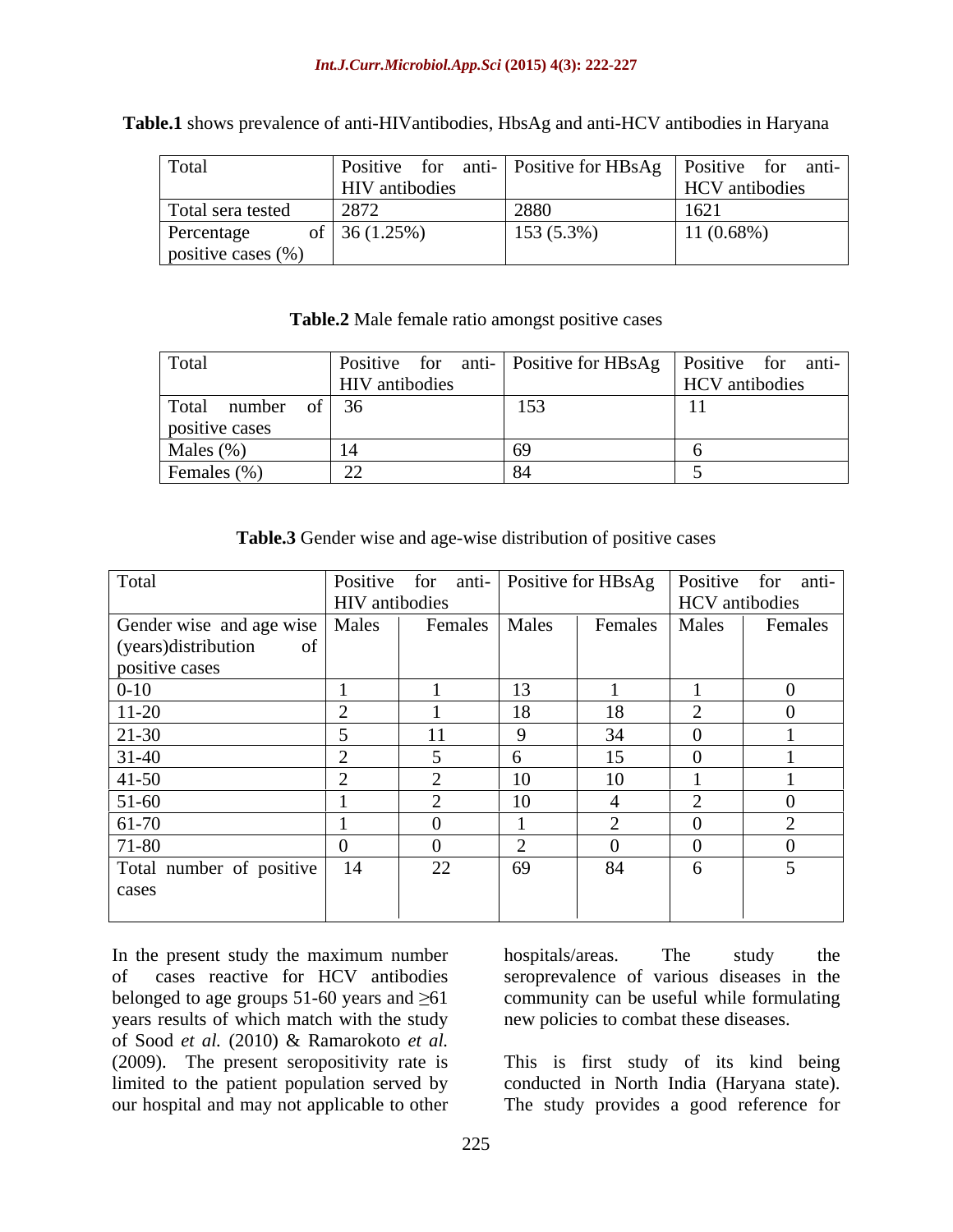future studies regarding how to lower the existing prevalence rates in this region. 186–190.

- Balaji, N., Nadarajah, R., Sankar, S., Vardhan, C. 2008. Hepatitis B virus 523, 653–657. *IJCM*, 27(1): 80.
- Batham, A., Narula, D., Toteja, T., Srenivas,
- Bhatta, C.P., Thappa, B., Rana, B.B. 2003.
- Bhattacharya, S., Badrinath, S., Hamide, A., Sujatha, S. 2003. Seroprevalence of 142.
- Chaudhary, I.A., Khan, S.S., Majrooh, among patients reporting in a year literature. *Pak. J. Med. Sci.*, 23:
- Dutta, S., Shivananda, P.G., Chatterjee, A.
- Hamdani, A.H., Rawy, S.K., Khamees, H. 2012. Retrospective seroprevalence

based study. *Iraqi J. Comm.Med.*, 3: 186–190.

- **References** & Lentiviruses. In: Jawetz, Melnick Jawetz, *et al.* 2013. Hepatitis viruses, Aids & Lentiviruses. In: Jawetz, Melnick & Adelberg's Medical Mcrobiology, 26<sup>th</sup> edn. Lange publishers, Pp. 507– 523, 653 657.
	- and Human immunodeficiency virus Lodha, R., Jain, Y., Anand, K., Kabra, S.K., infections are a public health Pandav, C.S. 2001. Hepatitis B in problem even in rural communities **and a** India: A review of disease of Vellore District, Tamil Nadu, epidemiology. *Indian Pediatr*, 38: India: A review of disease 1318–1322.
	- V., Puliyel, J.M. 2007. Systematic review and meta-analysis of Seroprevalence of anti HCV prevalence of HBV in India. *Indian*  antibody in and around Cuttack, *Pediatr*, 44: 663–674. *Pediatr*, 44: 663–674. *Pediatr*, 44: 663–674. Mishra, S., Chayani, N., Sarangi, G., Mallick, B., Pati, S.B. 2002. Seroprevalence of anti HCV Orissa. *Indian J. Med. Microbiol.*, 20: 40 41.
	- Seroprevalence of hepatitis"B" in Mukhopadhya, C., Nath, G., Guleti, A.K., Kathmandu Medical College Mohopatra, S.C. 2001. Prevalence of Teaching Hospital. *Kathmandu Univ.*  HIV among low and high risk *Med. J.*, 1(2): 113–116. The populate of eastern part of north India. *J. Commun. Dis.*, 33: 136 142.
	- hepatitis C virus in a hospital based Mational AIDS control Organization. general population in South India. Ministry of Health and family *Indian J. Med. Microbiol.*, 21: 43 welfare, Govt.of India. Available 45. **from:** http:// [www.nacoonline.org/](http://www.nacoonline.org/) M.A., Alvi, A.A. 2007. [Last accessed on 22.11.2013]. National AIDS control Organization. National\_AIDS\_Control\_Program/
	- Seroprevalence of hepatitis B and C Qamer, S., Shahab, T., Alam, S., Malik, A., surgical OPD at Fauji Foundation prevalence of Hepatitis B surface Hospital, Rawalpindi: Review of 5 514–517 Peditr., 71: 965–967. Afzal, K. 2004. Age specific antigen in pediatric population of Aligarh, North India. *Indian J. Peditr.*, 71: 965–967.
	- 1994. Prevalence of hepatitis B surface antigen and antibody among Razasimandresy, R., Randremanana, hospital admitted patients in R., *et al.* 2008. Seroprevalence of Manipal. *Indian J. Public Health*, 38: hepatitis C and associated risk 108–112. **Example 108** areas of the factors in urban areas of Ramarokoto, C.E., Rakotomanana, Ratsitorahina, M., Raharimanga, V., factors in urban areas of Antananarivo, Madagascar. *BMC Infect. Dis.*, 8: 25.
	- study of hepatitis B and C in Iraqi SEARO, 2013. Overview of Hep C problem population at Baghdad: A hospital in Countries of the South-East Asian